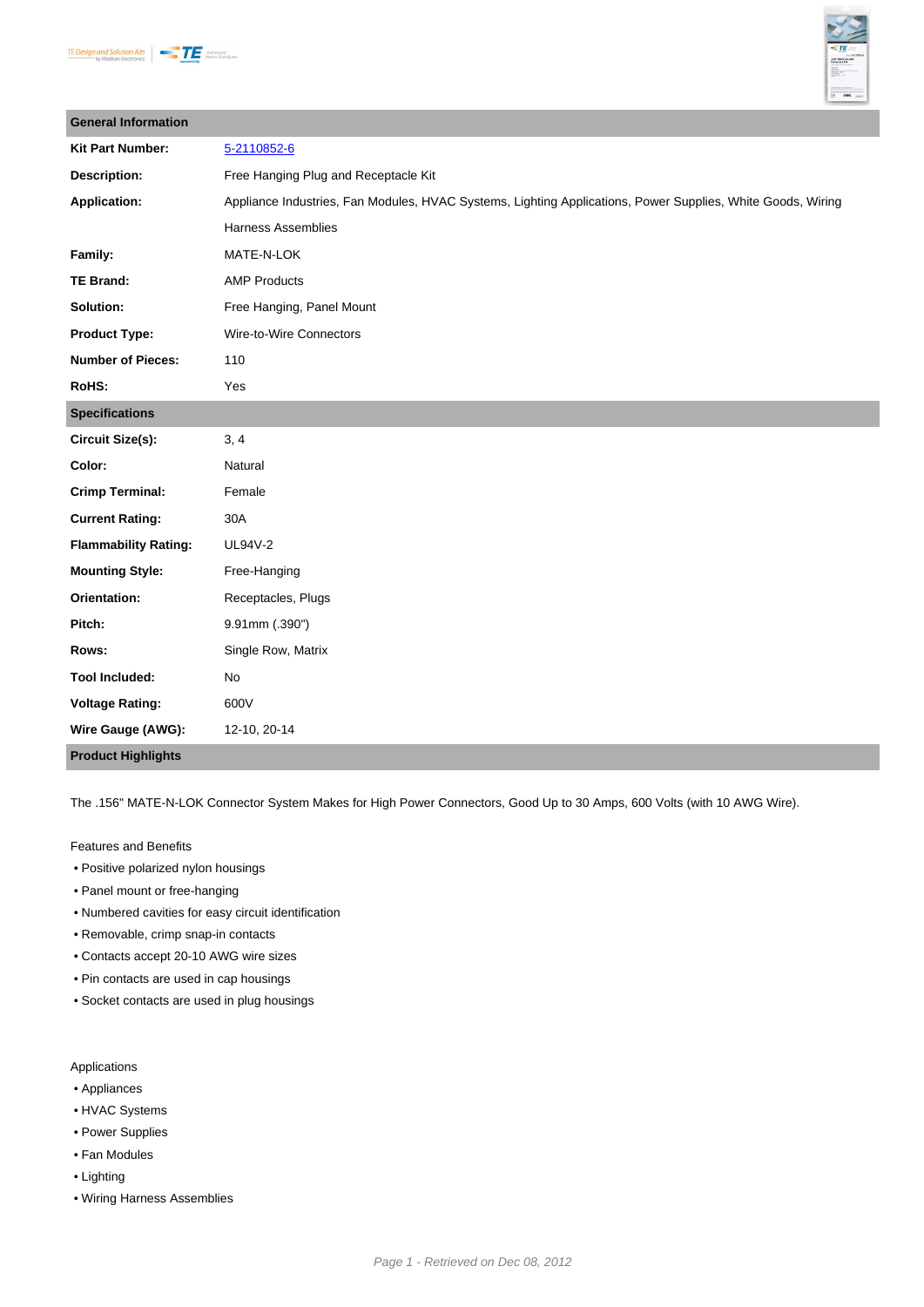[• White Goods](http://www.waldomkits.com/TE-Connectivity/)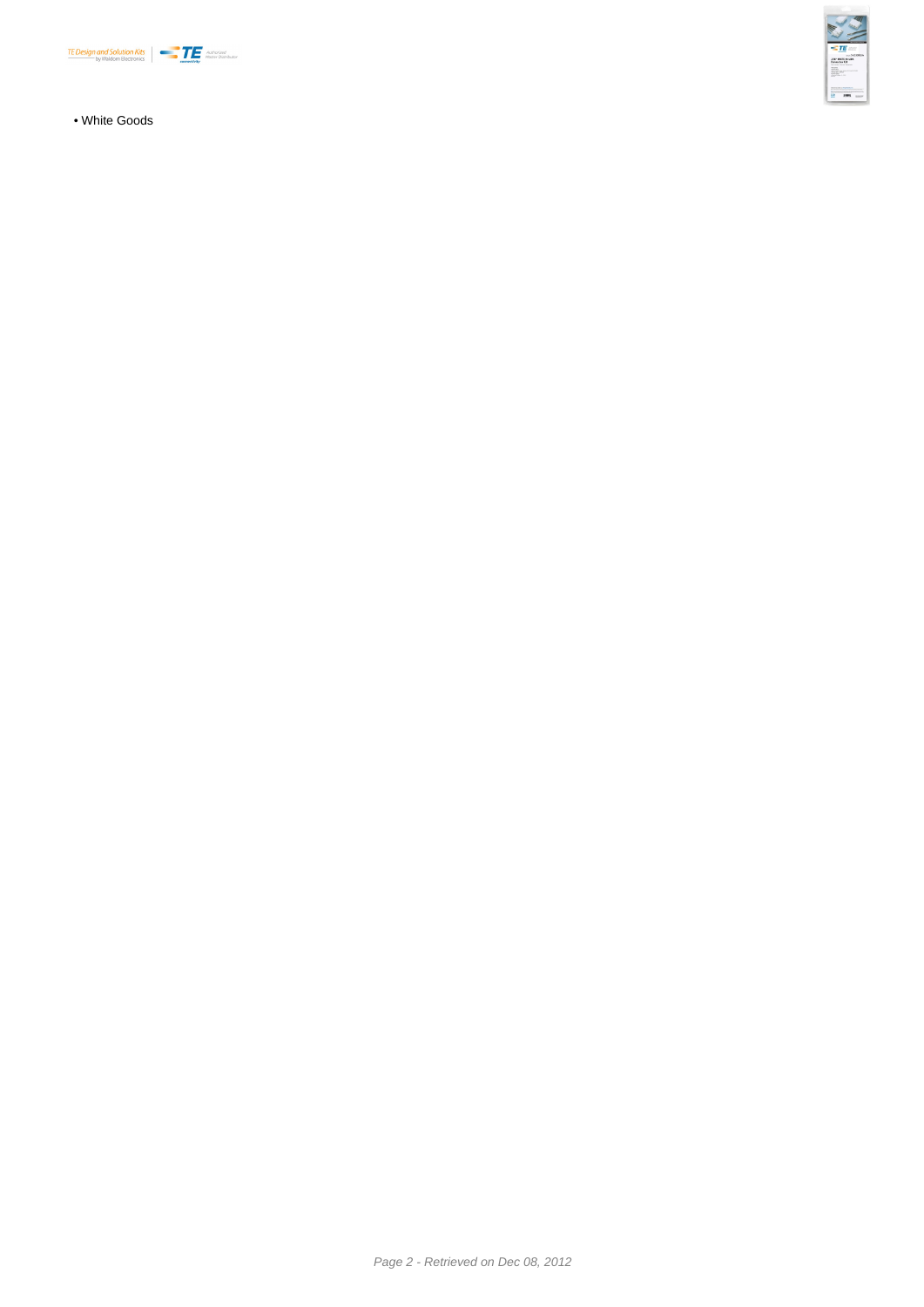## **[Bill of Materials](http://www.waldomkits.com/TE-Connectivity/)**

| Part No. | Qty<br>In Kit  | <b>Description</b>                                 | <b>Datasheet</b> | P/N<br><b>Details</b> | <b>Search Distributors</b><br>Inventory |
|----------|----------------|----------------------------------------------------|------------------|-----------------------|-----------------------------------------|
| 61252-1  | 25             | .156 Diameter Female Terminals (12-10) AWG         | <b>Datasheet</b> | <b>Details</b>        | Search                                  |
| 61253-1  | 25             | .156 Diameter Male Terminals (12-10) AWG           | <b>Datasheet</b> | <b>Details</b>        | <b>Search</b>                           |
| 61250-1  | 25             | .156 Diameter Female Terminals (20-14) AWG         | <b>Datasheet</b> | <b>Details</b>        | <b>Search</b>                           |
| 61251-1  | 25             | .156 Diameter Male Terminals (20-14) AWG           | <b>Datasheet</b> | <b>Details</b>        | Search                                  |
| 794117-1 | $\overline{2}$ | .156" MATE-N-LOK Receptacle Free-Hanging 4 Circuit | <b>Datasheet</b> | <b>Details</b>        | <b>Search</b>                           |
| 794413-1 | 3              | .156" MATE-N-LOK Receptacle Free-Hanging 3 Circuit | <b>Datasheet</b> | <b>Details</b>        | <b>Search</b>                           |
| 794116-1 | 2              | .156" MATE-N-LOK Plug 4 Circuit                    | <b>Datasheet</b> | <b>Details</b>        | <b>Search</b>                           |
| 794412-1 | 3              | .156" MATE-N-LOK Plug 3 Circuit                    | <b>Datasheet</b> | <b>Details</b>        | Search                                  |

## **[Recomm](http://www.teconnectivity.com/catalog/pn/en/794412-1?RQPN=794412-1)ended Tool**

| Part No. | <b>Included in Kit</b> |
|----------|------------------------|
| 91002-1  | No                     |
| 58631-1  | No                     |
| 58632-1  | No                     |
| 691458-1 | No                     |
| 691458-2 | No                     |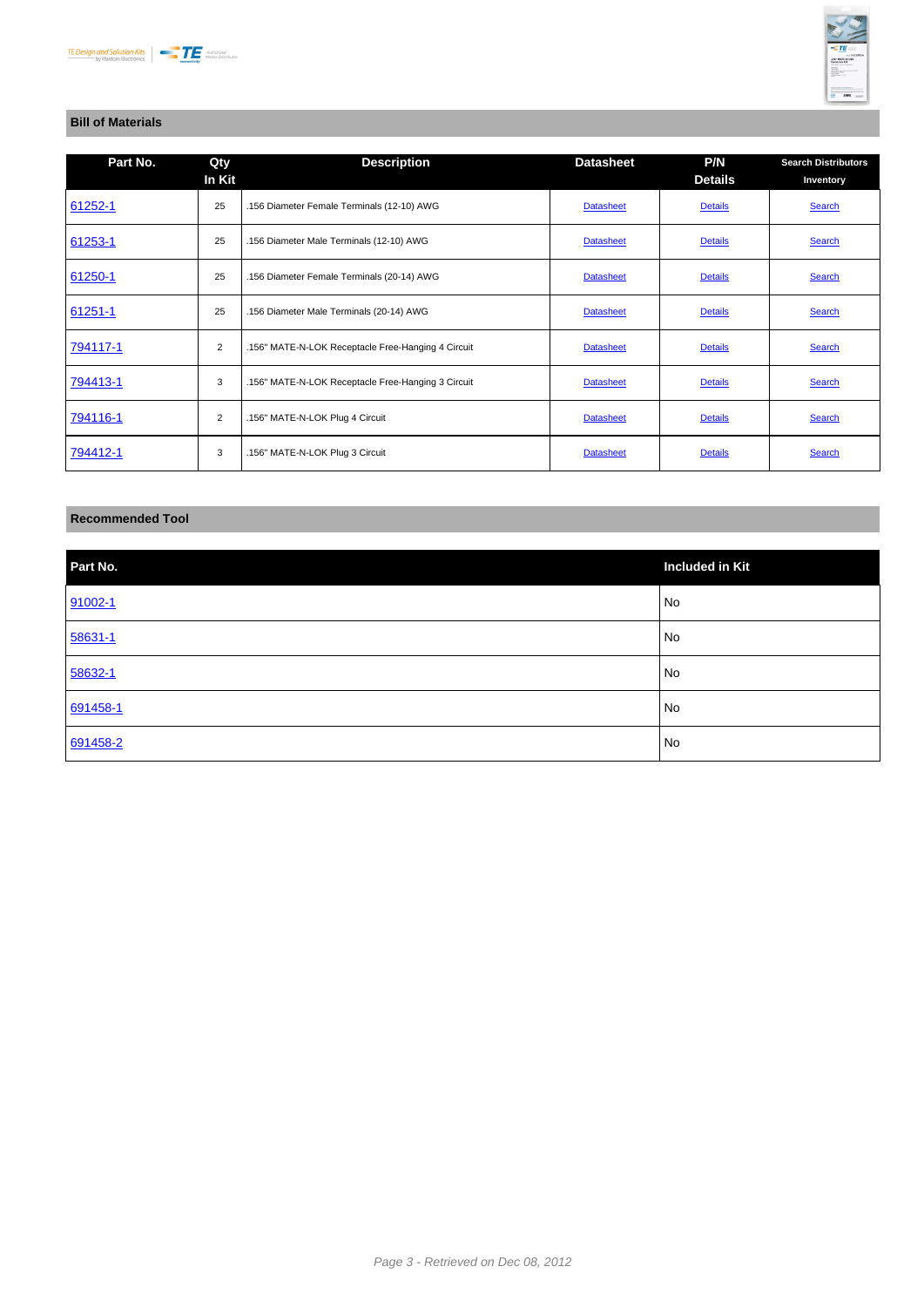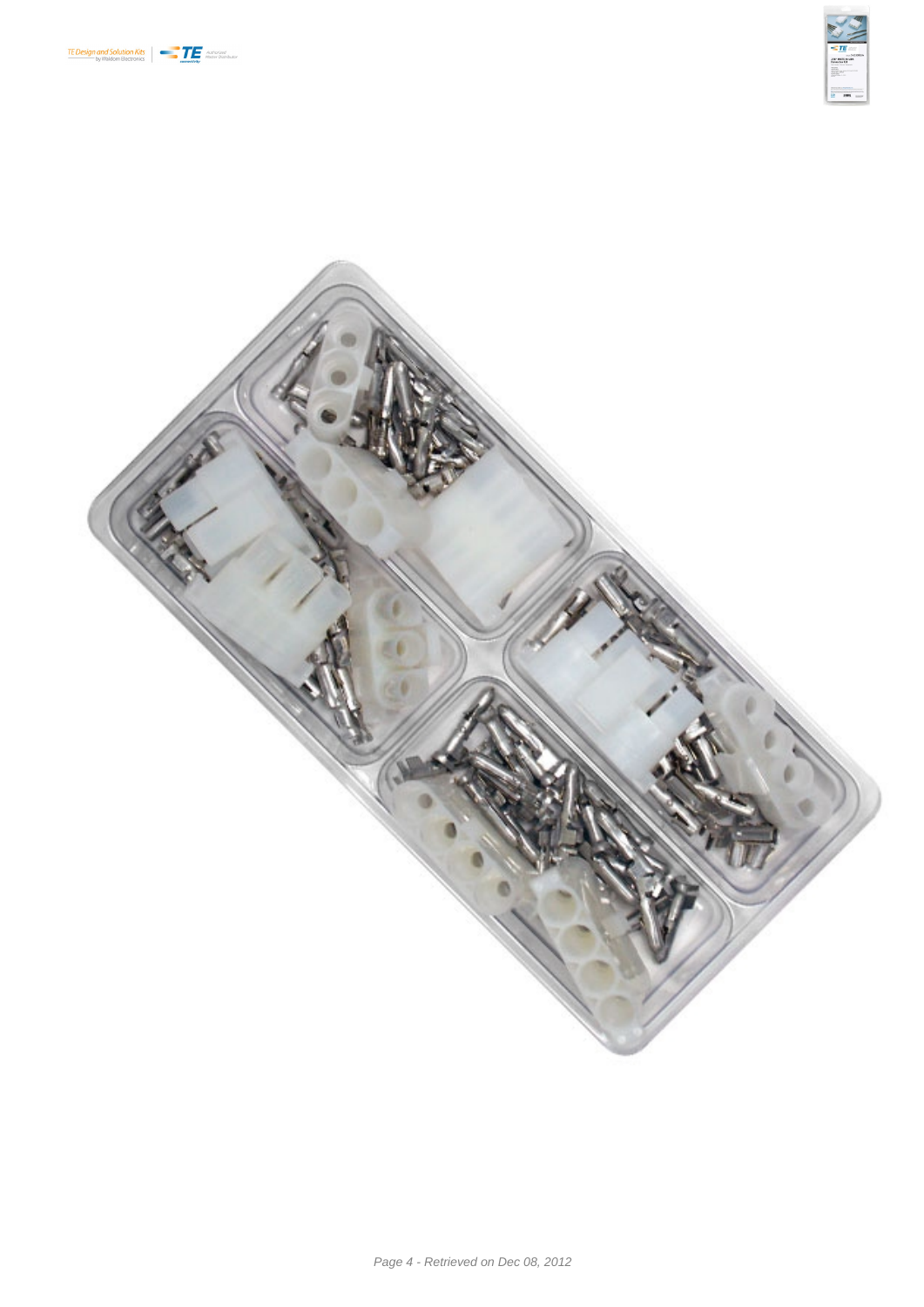